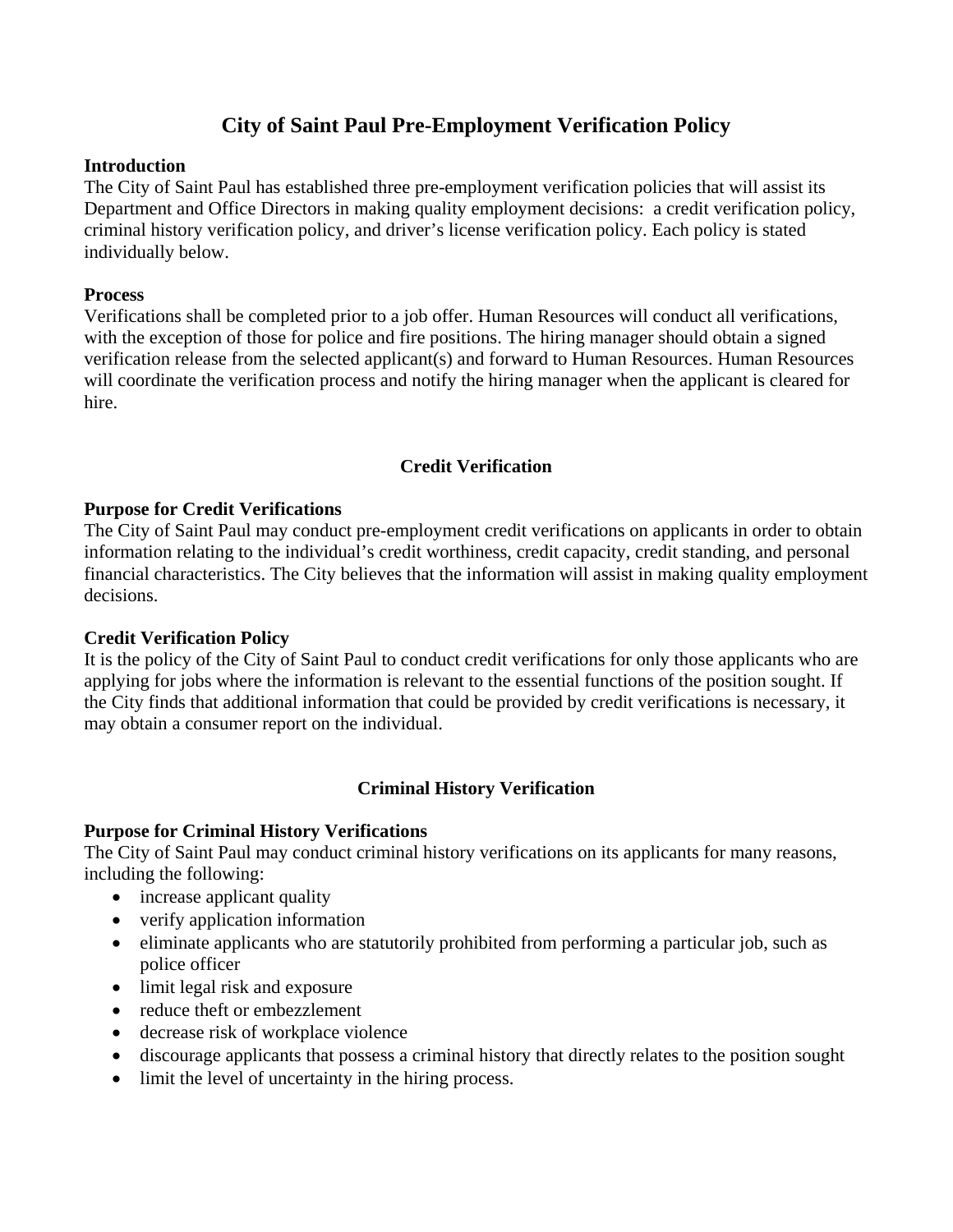## **Criminal History Verification Policy and Procedures**

It is the policy of the City of Saint Paul to conduct criminal history verifications on selected applicants including those applying for positions that deal with children, expensive equipment, money, and sensitive information or operations. We also conduct criminal history verifications on applicants for police and fire positions.

The City is required by state law to conduct background verifications on applicants applying for positions as a licensed peace officer or for a position leading to employment as a licensed peace officer. Peace officers must meet the following standards in order to be eligible for hire:

- 1. Standards established by the Minnesota Board of Peace Officer Standards and Training (POST Board);
- 2. Established security standards for access to state and national computerized record and communication systems.

The City will abide by the requirements of Minnesota Statute 364.021. The statute states that "a public employer may not inquire into or consider the criminal record or criminal history of an applicant for public employment until the applicant has been selected for an interview by the employer." Accordingly, the City will not include a criminal history question on its job application and will not ask for information until the candidate is a finalist for a position which requires a criminal history verification.

The City will abide by the requirements of Minnesota Statute 364.03. The statute states that "no person shall be disqualified from public employment, nor shall a person be disqualified from pursuing, practicing or engaging in any occupation for which a license is required solely or in part because of a prior conviction of a crime or crimes, unless the crime or crimes for which convicted directly relate to the position of employment sought or the occupation for which the license is sought."

In reviewing convictions, the City will not consider convictions which have been annulled or expunged, juvenile convictions, or misdemeanor convictions for which no jail sentence can be imposed.

When a conviction appears to directly relate to the position sought, the Office of Human Resources will consult with a representative of the City Attorney's Office and/or appropriate Department Director. The following factors will be considered: the nature and seriousness of the crime(s) for which the individual was convicted, the relationship of the crime(s) to the position sought, and the relationship of the crime(s) to the ability, capacity, and fitness required to perform the duties and responsibilities of the position sought. If the City finds that the candidate's conviction(s) directly and adversely relate to the position sought and disqualifies the individual from pursuing the position, the City will notify the individual in writing of the following: the reasons for disqualification, the applicable complaint procedure, the earliest date the individual may reapply, and that evidence of rehabilitation presented will be considered upon reapplication.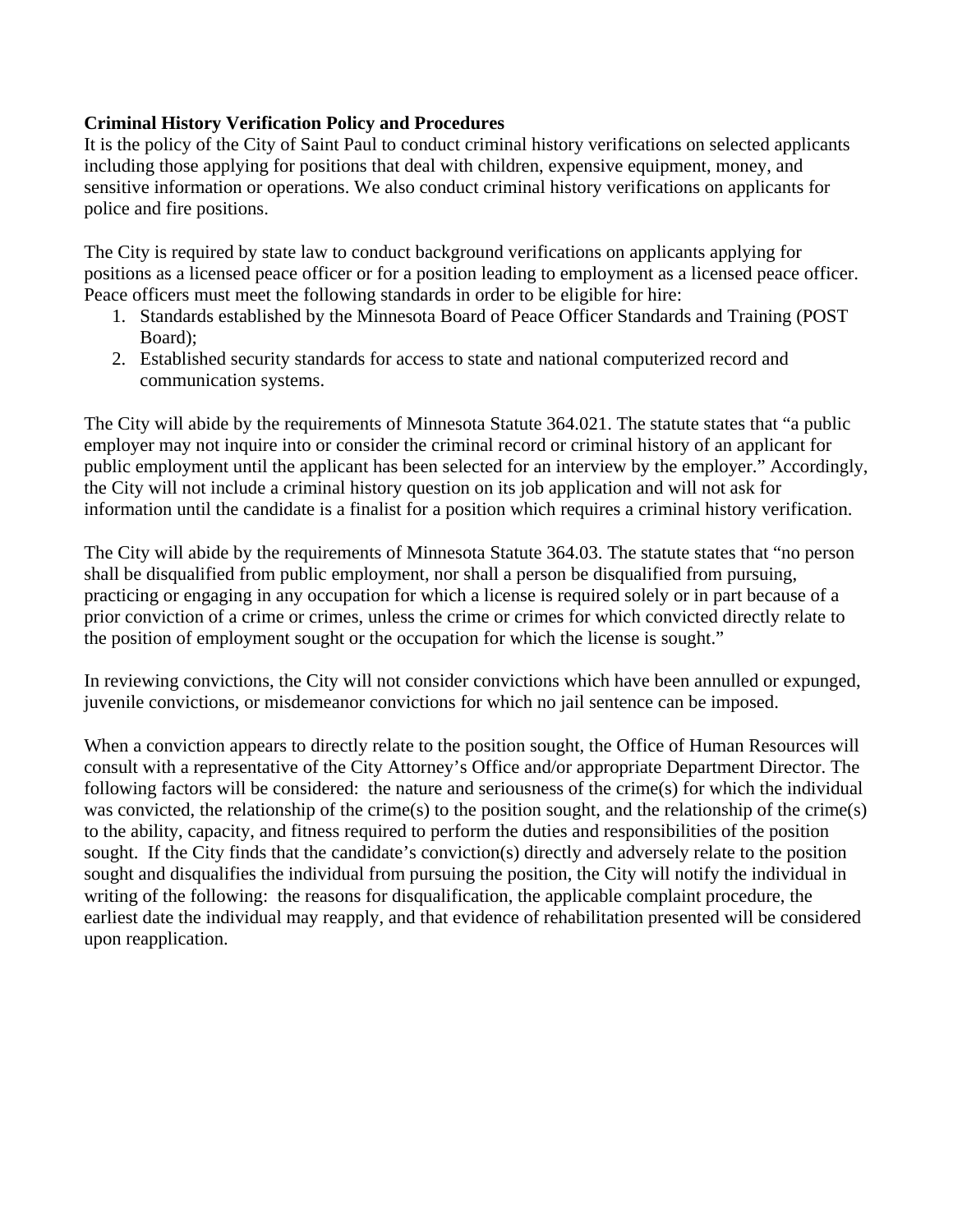### **Driver's License Verification**

### **Purpose for Driver's License Verification**

The City of Saint Paul must insure that it hires employees that are legally able to conduct City business through the operation of a personal or City vehicle if the position that the individual is applying warrants it. Not only does this proactive action prevent potential accidents and liability claims, but it also prevents potential turnover costs that may arise in the future if the City were to become aware of an employee's suspended or revoked driver's license.

## **Driver's License Verification Policy and Procedures**

It is the policy of the City of Saint Paul to conduct driver's license verifications on selected applicants of all positions that require a driver's license for the position. The City must obtain written consent from the job candidate prior to conducting the driver's license check. The City may disqualify an applicant if the driver's license check reveals that the selected applicant lacks a driver's license or if a revocation of the applicant's license has occurred.

If the position requires a driver's license, the applying individual must possess a valid Minnesota Class D driver's license or equivalent out-of-state driver's license with no suspensions for driving-related offenses or revocations within the two-year period prior to the date of appointment. The date of appointment refers to the date the individual would begin to work for the City. A Class D driver's license would be a requirement if the individual holding that particular job classification would be required to use his or her personal vehicle or a City vehicle in order to perform the responsibilities of the job.

If a position requires one to drive a City vehicle that weighs 26,001 or more pounds, the individual must possess a Class B Commercial Driver's License. If the position requires a Commercial Driver's License, the applying individual must have a valid Class B Commercial Driver's License with no suspensions or revocations within the two-year period prior to the date of the appointment with no restriction for air brakes. However, suspensions for parking-related offenses are excluded.

#### **Verification of Job Application Data**

Applicant's job application data may be verified by the Hiring Manager. Applicants are informed as follows:

#### CERTIFICATION AND AUTHORIZATION:

I certify that I am who I have represented myself to be in the application. I understand that giving false information, including voluntary information, or omitting required information could result in rejection of my application or dismissal if I am hired. I authorize the City of Saint Paul to verify all the information provided herein. I authorize the City of Saint Paul to make inquiries of all my past and current employers (unless otherwise indicated), educational institutions, and references. I authorize these individuals and entities to respond to verbal and written inquiries from the City of Saint Paul regarcing my past employment, verification of my educational background, my performance and my personal character. I hereby release the City of Saint Paul and all such persons and entities providing information from any liability and damages incurred as a result of furnishing this information. If hired, the City of Saint Paul requires at the time of employment verification of identity and employment eligibility.